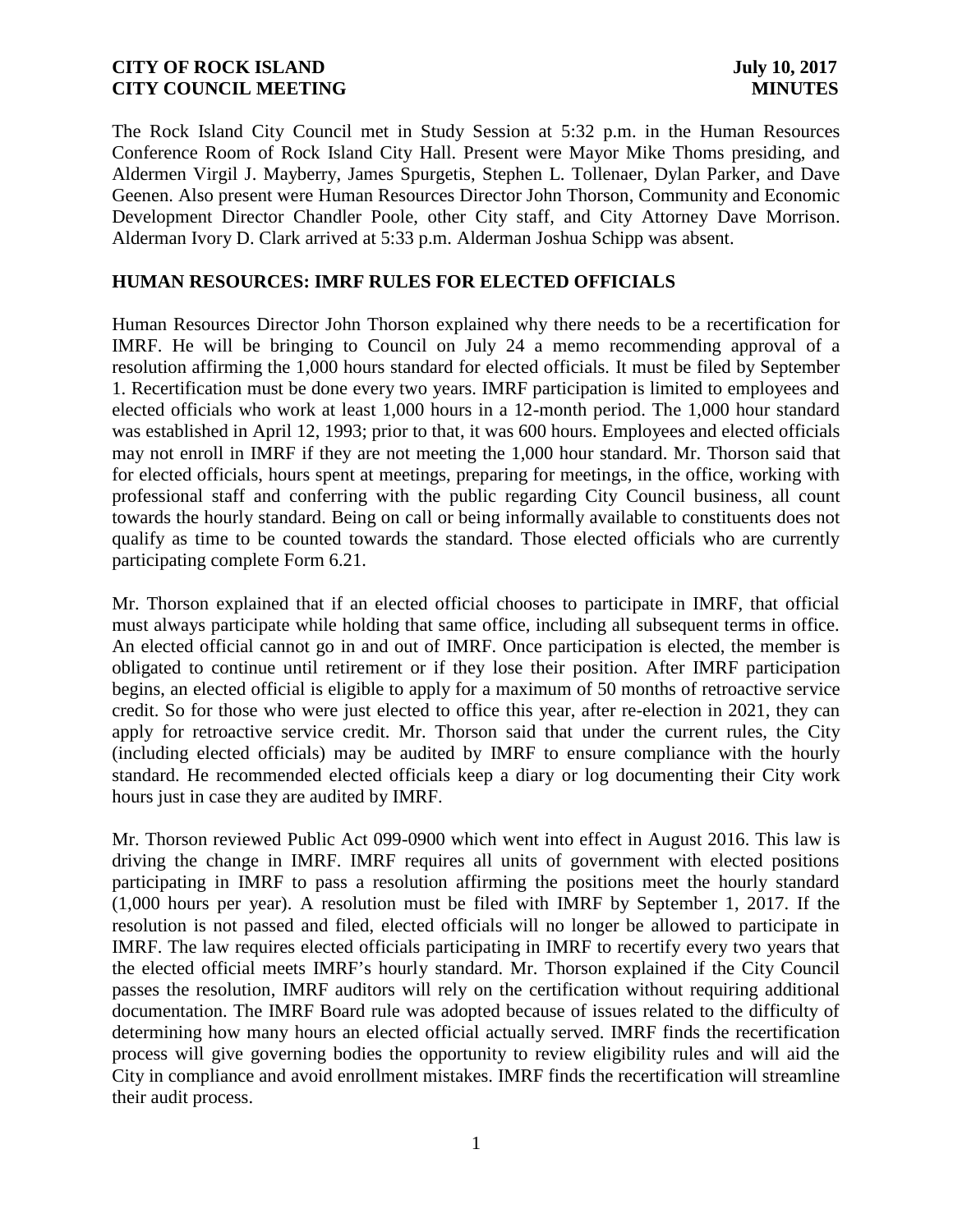Mr. Thorson stated that for the next City Council meeting on July 24, Human Resources will prepare a memo recommending approval of the resolution relating to the continued participation of elected officials in IMRF. He also said if the resolution is not approved by City Council prior to September 1, 2017, current and future elected officials will no longer be able to participate in IMRF.

Alderman Mayberry asked if it was on the honor system for the people who qualify now. Mr. Thorson replied yes; and said that 2015 elected officials can elect to join at any time and once you're in, you're in for good; additionally, you can purchase 50 months of past service. Alderman Spurgetis asked if you purchase the retroactive time, do you have to pay the employee contribution at that time. Mr. Thorson said yes; IMRF will prepare an estimate of how much is due; there are different ways to pay back the service contribution credit plus the interest, for example, a lump sum or monthly payments. Alderman Parker asked if it was IMRF trying to get municipalities to commit that elected officials are working 1,000 hours. Mr. Thorson responded it is state law to certify the 1,000 hour standard and to review it every two years. Alderman Mayberry asked what the penalty is if you don't qualify. Alderman Tollenaer said the resolution certifies that elected officials put in the 1,000 hours. Mr. Thorson explained further what activities qualify for the required hours. Mayor Thoms commented that he believes Rock Island County opted out of IMRF for County board members. Mr. Thorson said elected officials have been allowed to participate in IMRF since 1946.

# **COMMUNITY AND ECONOMIC DEVELOPMENT: DEVELOPMENT OF STREETSCAPE STANDARDS**

Community and Economic Development Director Chandler Poole presented information about streetscaping and their proposed process for developing standards for City streetscaping for all departments. Mr. Poole explained they want a uniform look and feel or standards for streetscaping for development projects.

Mr. Poole explained that streetscaping is designing a street as a usable space; it is not just how you move along the street, but what you do along the street. Streetscape elements can be trash cans, benches, street lights, planters, and more. They want to end up with an intentional and uniform set of elements. So in the future, Public Works will know exactly what street light to purchase. It will also make budgeting easier for streetscape elements. Mr. Poole showed the map with four different zones within the downtown area. The higher density inward zones will have more streetscape elements. He also noted there are many gateways or entryways into the city, some with welcoming signs. They will need to find ways to signify the entrances to the downtown area.

Streetscaping elements include crosswalks, sidewalk stamping, lighting and banners, bump-outs, furniture such as benches and chairs, trees and plantings, signs and way finding, gateways and art. Mr. Poole said the goal is to create a uniform look and feel for the streets of downtown using a design theme. They want to establish standards for future Public Works projects, for the Parks and Recreation Department, and for CED projects. They are trying to define specific streetscape elements for use in such projects.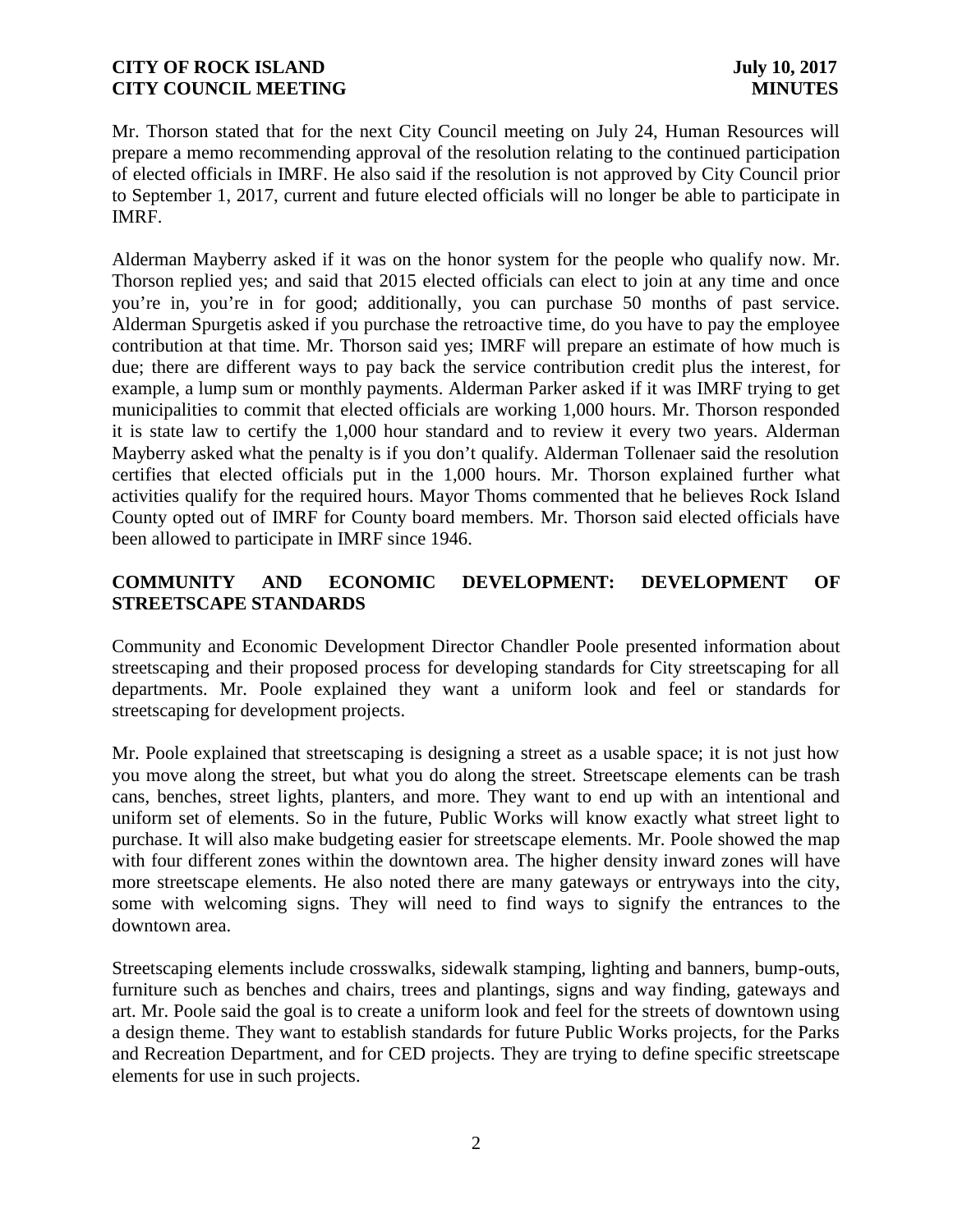Mr. Poole reviewed the process of how they will achieve their goal starting with a condition analysis. The map has a current inventory of the streetscape elements for the core of the high density downtown area. They will need to complete the inventory analysis for the entire downtown area. What streetscape elements are there currently and where are they located? Public Works and Parks and Recreation Departments will assist with performing a condition analysis and determining where the existing problems are. Morton Arboretum has been contacted who will send a certified arborist to do a tree survey about the kinds of trees that are downtown and the health and longevity of existing trees and create a plan for replacing trees.

They will establish a streetscape task force. The task force will organize the public meetings and engagement of the community. Critical City partners will be members of the task force: four business owners, four residents who live in the downtown area, one alderman, a member from DARI (Erik Reader), and Public Works, Parks and Recreation, and CED staff. The task force is charged with the following responsibilities: leading the discussion; assisting in engaging the public with the two public meetings; helping with research, both with vendors for products and historical research; selecting element options for the city; working with staff on the presentation to Council; and remaining available for future revisions as the program continues to grow.

Mr. Poole said the purpose of the first public meeting is determining the theme they want to bring to downtown. Even though each zone will have its own functions and number of elements, downtown should have a unified theme and that theme should be carried through with all of the elements. Existing design features could be continued. The public meeting will help determine if the public supports existing design features or if other themes are possible. Mr. Poole emphasized that public participation is critical to the success of the streetscaping standards program. He gave an example of a visioning exercise to be done at the first public meeting: "When I walk down the street, I want the street to be . . ." Examples Mr. Poole gave might be welcoming, artistic, or green. He further explained theme options and what they might look like through examples: River and Rail; Eco Friendly (green); Future Industry; Art; Historic Revival; and Lock and Dam. Attendees will vote for their preferred theme.

At the second public meeting, the focus will be on the streetscape elements. Mr. Poole said the second meeting will also rely heavily on public participation. Options for various streetscape elements will be presented; for example, pavement types; bump-outs; lighting and banners; signs and way finding; trees and plantings; furniture; gateways; and art. They will conduct a visual preference survey with several options and the task force will vote on what they think the best ones are for the theme. The top three choices of the selected element options will then be presented to the city for consideration and selection of the best option. A matrix will also be prepared of the cost of each of the three choices for the element options. Implementation of streetscape elements can be phased in through gradual replacement or repair or through entire zone upgrades. Mr. Poole gave an example of when a light pole needs replacing; the Public Works Department will know which light to purchase because of the standards that have been selected.

Mr. Poole reviewed the schedule for the process. They hope to have the first public meeting in September with another Council study session in October and then a second public meeting in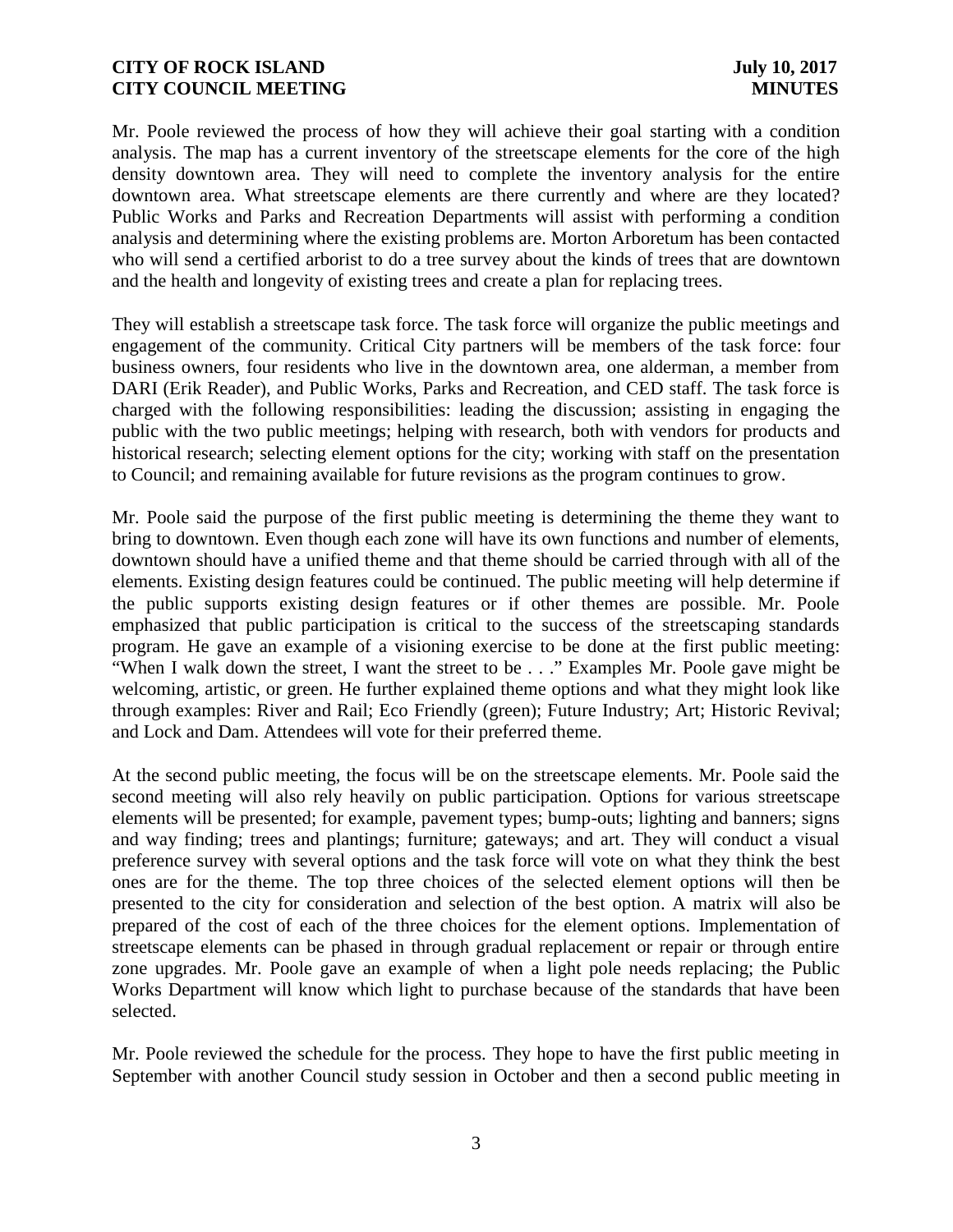October. Mr. Poole said the goal is to select the streetscape elements and have Council adopt the streetscape design standards by December at the end of the year.

Mayor Thoms said with the IL 74 bridge project which will increase traffic to the downtown area, perhaps they should think about prioritizing those travel ways because of the detours. Construction of the bridge will last at least three years, 2018 through 2020. It would be an opportunity to show the city. Alderman Tollenaer said that besides touch, taste, and feel; they should also consider smell. He said especially on summer nights, there are issues with odors. Public Works Director Larry Cook said that is the result of the combined sewer system and due to the downtown being at bedrock, it does not move at a fast pace. Alderman Spurgetis asked if they would be getting examples from other communities; Mr. Poole said yes, that would be part of the research. Alderman Geenen asked how they will engage citizens who can't attend the public meetings. Alderman Parker suggested using Survey Monkey to get additional input. He asked if they could do this for other neighborhoods in Rock Island in the future. He also hoped they would consider turning one way streets into two way streets.

### **ADJOURNMENT**

There being no further business, the study session was adjourned at 5:56 p.m.

Judith H. Gilbert, City Clerk

\_\_\_\_\_\_\_\_\_\_\_\_\_\_\_\_\_\_\_\_\_\_\_\_\_\_\_\_\_\_\_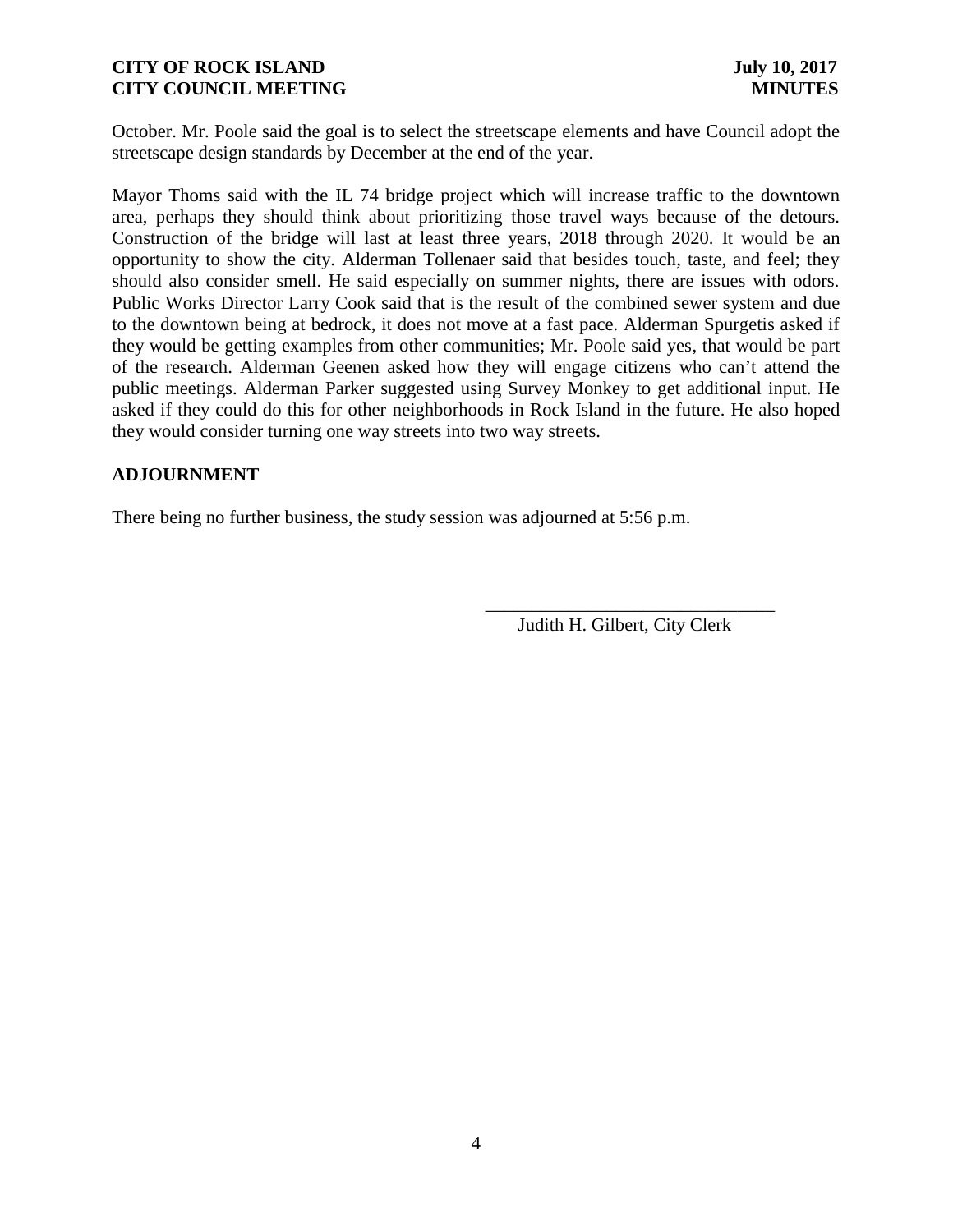Rock Island City Council met in regular session at 6:45 p.m. in Council Chambers of Rock Island City Hall. Present were Mayor Mike Thoms presiding, and Aldermen Virgil J. Mayberry, James Spurgetis, Stephen L. Tollenaer, Dylan Parker, Dave Geenen, and Ivory D. Clark. Also present were Assistant City Manager/Human Resources Director John Thorson and City Attorney Dave Morrison. Alderman Joshua Schipp arrived at 6:48 p.m.

### Introductory Proceedings

Mayor Thoms called the meeting to order and led in the Pledge of Allegiance. Mayor Thoms asked everyone to remember former Alderman Chuck Austin and his family in their thoughts. Mr. Austin was a great volunteer to the city and to the schools and he gave a lot of his personal time to the community. A moment of silence was held.

# Agenda Item #5 **Minutes of the meeting of June 19, 2017.**

It was moved by Alderman Clark and seconded by Alderman Spurgetis to approve the Minutes as printed. The motion carried by the following Aye and No vote; those voting Aye being; Alderman Mayberry, Alderman Spurgetis, Alderman Tollenaer, Alderman Parker, Alderman Schipp, Alderman Geenen, and Alderman Clark; those voting No, none.

# Agenda Item #6 **Update Rock Island by Mayor Mike Thoms.**

Starlight Revue – Lincoln Park and the City's Parks and Recreation Department will continue its concert series this Tuesday, July 11, 2017 with musical act, Coupe De Ville. Dance lessons in the Rumba discipline will start at 6:30 p.m. with the concert at 7:00 pm. Hy-Vee Grill will provide food and drink for purchase starting at 5:00 p.m. For event status, please call (309) 732-7246 in case of inclement weather.

World War 1 History Series – The Main Library will be hosting a World War One series called "Over There" through November of 2017. Army Sustainment Command Historian, George Eaton will chronologically go through the USA's entry into the war, looking at the triggers that led to US involvement, the experience of soldiers and key battles. Wednesday, July 12, 2017 at the Main Library from 2:00 p.m. to 3:00 p.m. will be the first program, which covers Submarine Warfare. Please see the library calendar for the entire series and the dates. For more information please call (309) 732-7323.

Backwater Gamblers Water Ski Show – Summer means it's time to catch a free show by the Backwater Gamblers Water Ski Show Team**.** The team consists of approximately 150 members ranging in age from 3 to 60. Skiing members perform acts such as jumping, bare footing, pyramids, swivel, strap doubles, and others. Watch them on their home surf at 44th Street and the Rock River. Shows are Wednesdays and Sundays at 6:30 p.m. For more information, go to www.backwatergamblers.com.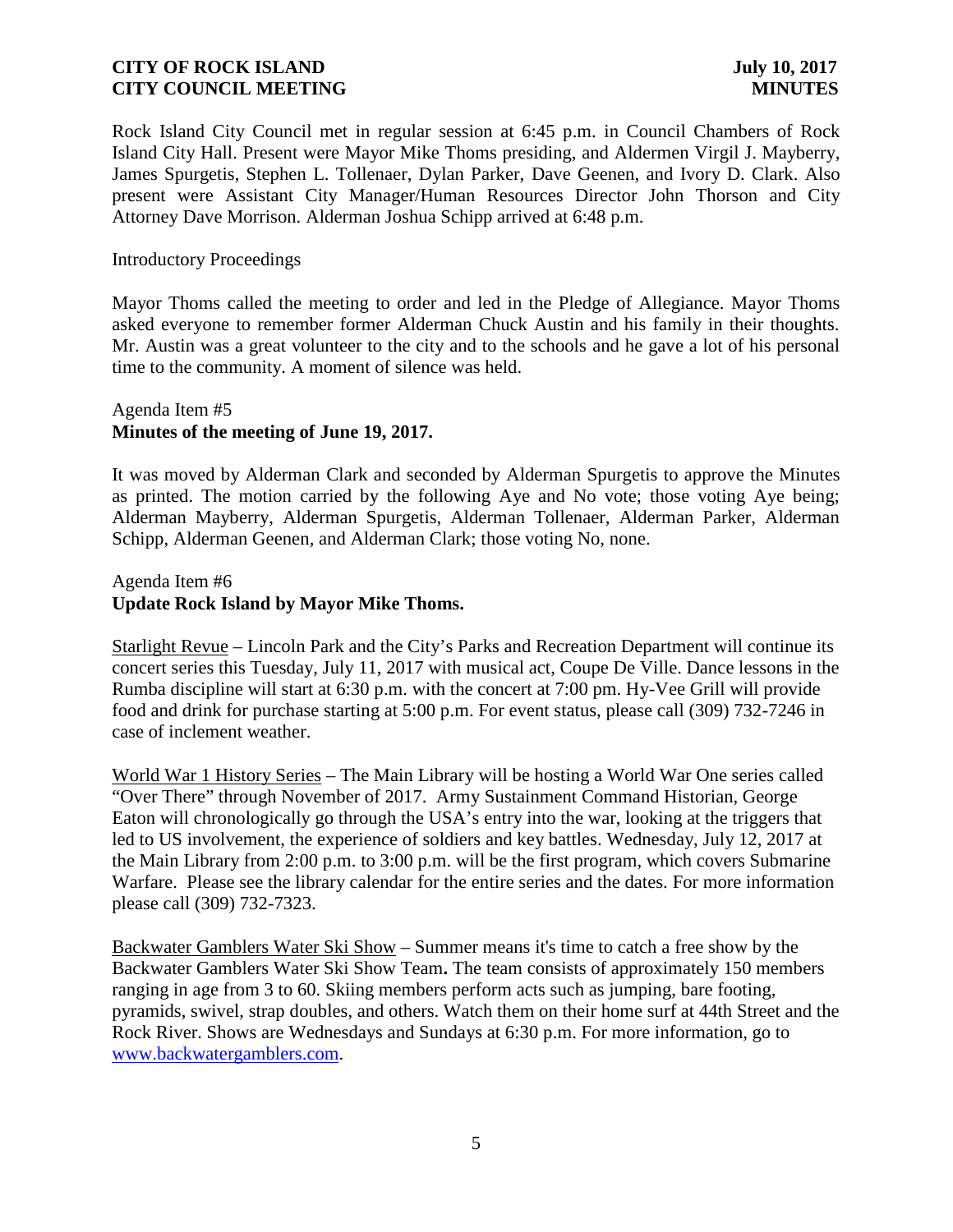Sunset Marina Slips – It's officially summer and time to enjoy the river with family and friends. Beginning Friday, July 14, 2017 the seasonal slip rates at Sunset Marina will be half price. Call the marina office at  $(309)732-2282$  or stop by; located at 10 31<sup>st</sup> Avenue.

### Agenda Item #7

# **Proclamation declaring July 13, 2017 as Summer Learning Day.**

Mayor Thoms read the proclamation. Dan McNeil, Executive Director of Spring Forward Learning Center, accepted the proclamation. He thanked the Mayor and Council for acknowledging the work being done to stop the summer learning loss. The summer enrichment program began with the Doris and Victor Day Foundation and continues today with Spring Forward's many partners in the community. Mr. McNeil said nine out of ten children in their camps maintained or gained at their reading level. On July 13, there will be a celebration of the children's achievements at the iWireless with 800 children and fifty partners providing games and activities. Mr. McNeil invited Council to attend the event. Mayor Thoms said it is remarkable to see the kids enjoying the program which is play time and learning time. Alderman Geenen asked how many children were enrolled. Mr. McNeil said there are six sites through Spring Forward with 350 children and an additional 150 children at the King Center with five teachers. Alderman Mayberry said the Rock Island school district was the first to go year round and the Spring Forward Learning Center takes it another step forward. Mr. McNeil emphasized that the program is a community partnership with many partners. The program is free to attendees.

### Agenda Item #8

# **A Special Ordinance removing a loading zone on the east side of the 100 block of 19th Street.**

It was moved by Alderman Schipp and seconded by Alderman Mayberry to consider, suspend the rules, and pass the ordinance. The motion carried by the following Aye and No vote; those voting Aye being; Alderman Mayberry, Alderman Spurgetis, Alderman Tollenaer, Alderman Parker, Alderman Schipp, Alderman Geenen, and Alderman Clark; those voting No, none.

Agenda Item #9 **Claims**

a. Report from the Human Resources Department regarding payment in the amount of \$20,357.03 to Dave Morrison of Rock Island, IL for legal services rendered for the month of June 2017.

b. Report from the Human Resources Department regarding payment in the amount of \$10,881.15 to Broadspire of Atlanta, GA for Worker's Compensation settlement.

c. Report from the Public Works Department regarding payment #1 in the amount of \$151,365.96 to Centennial Contractors of the Quad Cities, Inc. of Moline, IL for the 2017 Sidewalk and Pavement Patching Program for services provided from May 2, 2017 through May 24, 2017.

d. Report from the Public Works Department regarding payment #3 and final in the amount of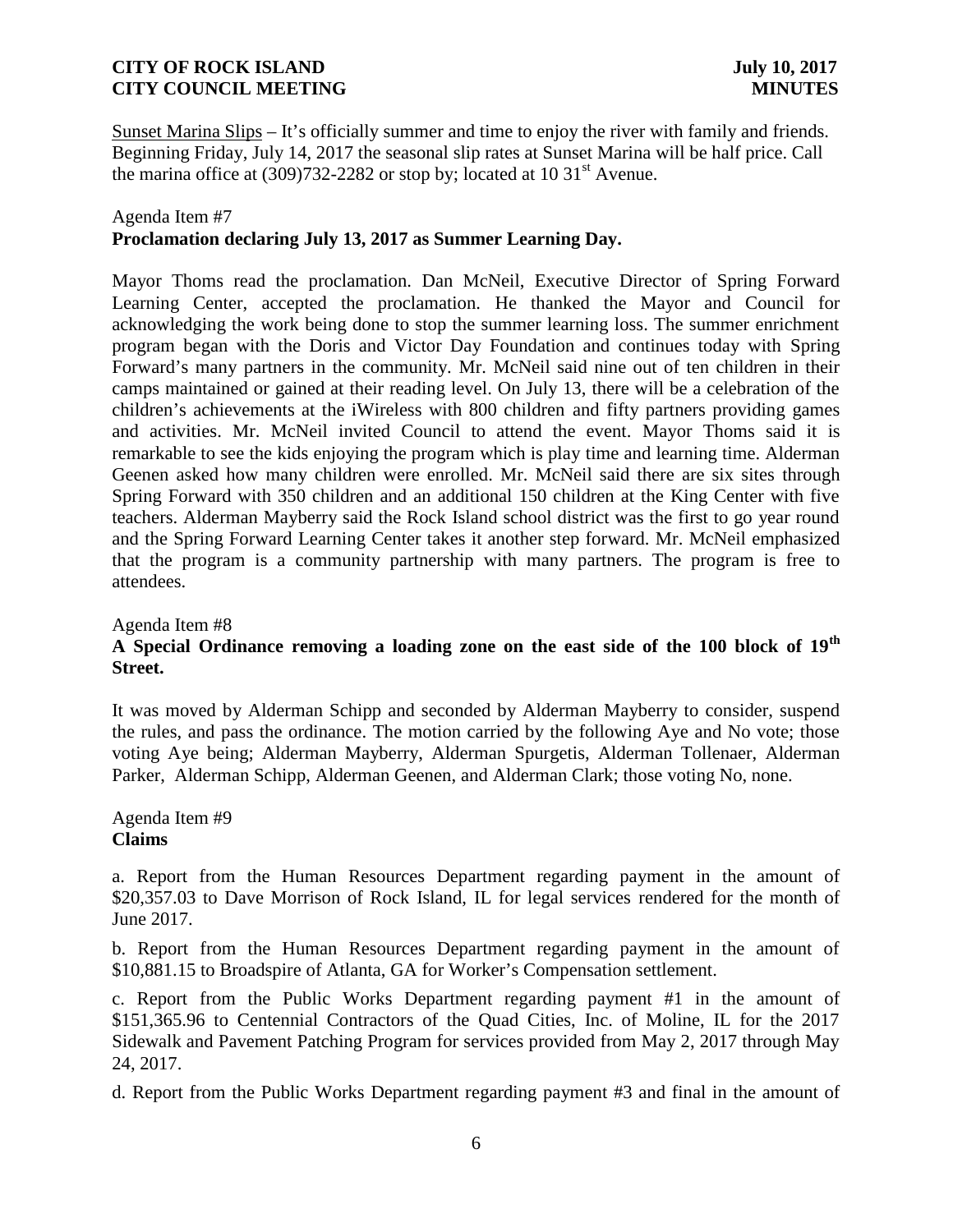\$41,922.66 to Legacy Construction of East Moline, IL for the 2015/16 Stormwater Outfall Program for services provided from January 1, 2017 through March 30, 2017.

e. Report from the Public Works Department regarding payment #1 in the amount of \$347,834.99 to Langman Construction, Inc. of Rock Island, IL for the 9<sup>th</sup> Street Resurfacing: 31<sup>st</sup> Avenue to  $45<sup>th</sup>$  Avenue Project for services provided from May 31, 2017 through June 30, 2017.

It was moved by Alderman Spurgetis and seconded by Alderman Clark to accept the reports and authorize the payments as recommended. The motion carried by the following Aye and No vote; those voting Aye being; Alderman Mayberry, Alderman Spurgetis, Alderman Tollenaer, Alderman Parker, Alderman Schipp, Alderman Geenen, and Alderman Clark; those voting No, none.

### Agenda Item #10

**Claims for the weeks of June 16 through June 22 in the amount of \$686,406.21, June 23 through June 29 in the amount of \$590,888.33, and June 30 through July 6 in the amount of \$507,739.94; and payroll for the weeks of June 5 through June 18 in the amount of \$1,504,328.68 and June 19 through July 2 in the amount of \$1,510,292.41.**

It was moved by Alderman Clark and seconded by Alderman Spurgetis to allow the claims and payroll.

Alderman Schipp wanted the audience at home to know the number of claims and the dollar amounts are because the Council has not met in several weeks to approve these items.

The motion carried by the following Aye and No vote; those voting Aye being; Alderman Mayberry, Alderman Spurgetis, Alderman Tollenaer, Alderman Parker, Alderman Schipp, Alderman Geenen, and Alderman Clark; those voting No, none.

#### Agenda Item #11

### **ACH Payments for the month of May in the amount of \$811,768.15.**

It was moved by Alderman Spurgetis and seconded by Alderman Mayberry to approve the ACH payments. The motion carried by the following Aye and No vote; those voting Aye being; Alderman Mayberry, Alderman Spurgetis, Alderman Tollenaer, Alderman Parker, Alderman Schipp, Alderman Geenen, and Alderman Clark; those voting No, none.

### Agenda Item #12 **Purchase Card Claims for the period of April 27, 2017 through May 26, 2017 in the amount of \$65,174.37.**

It was moved by Alderman Geenen and seconded by Alderman Schipp to approve the purchase card claims. The motion carried by the following Aye and No vote; those voting Aye being; Alderman Mayberry, Alderman Spurgetis, Alderman Tollenaer, Alderman Parker, Alderman Schipp, Alderman Geenen, and Alderman Clark; those voting No, none.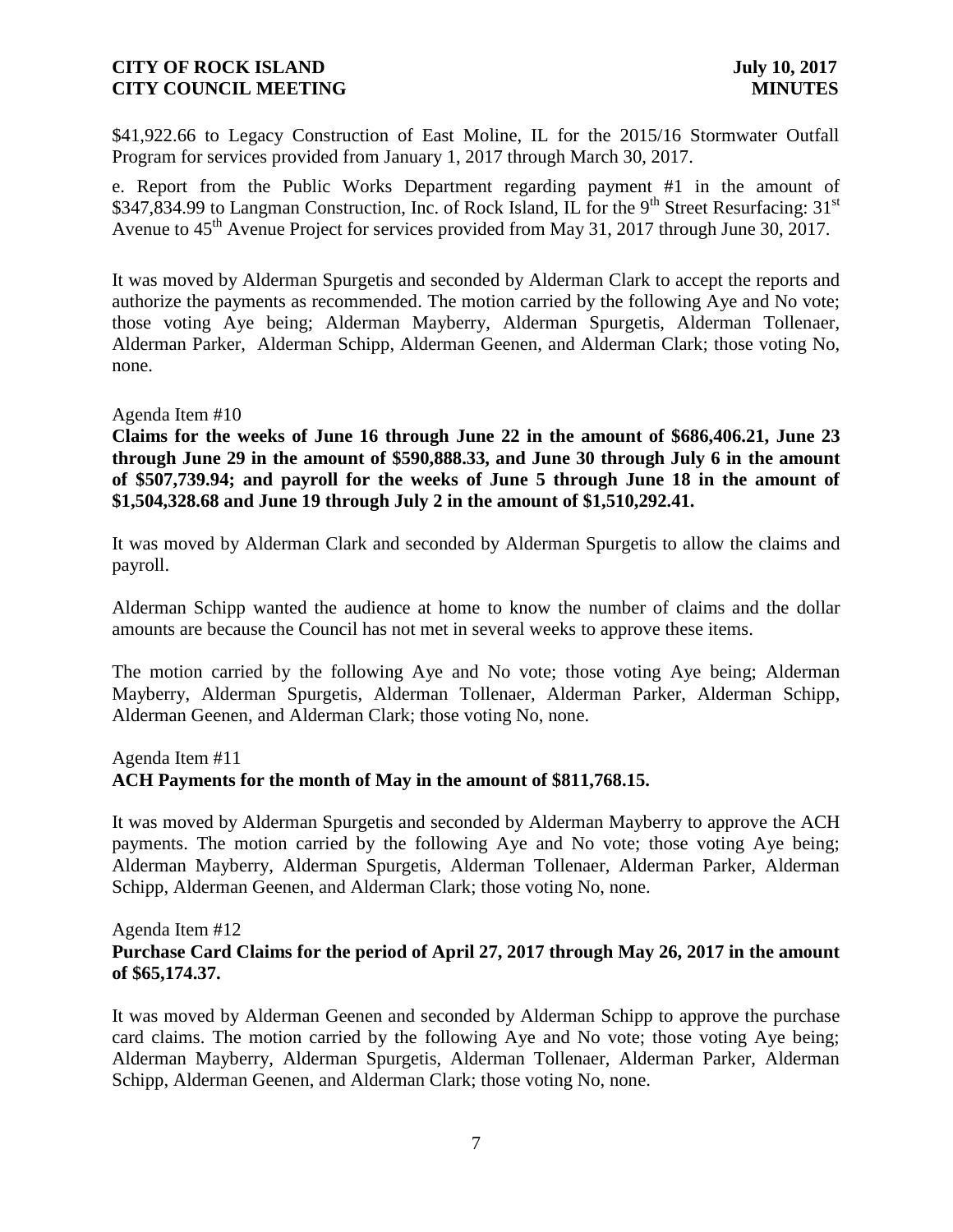### Agenda Item #13

**Report from the Public Works Department regarding bids for the Old Mill Street Reconstruction, south of 13th Avenue Project, recommending the bid be awarded to Valley Construction of Rock Island, IL in the amount of \$327,749.65.**

It was moved by Alderman Clark and seconded by Alderman Schipp to award the bid as recommended and authorize the City Manager to execute the contract documents.

Alderman Geenen asked if this item will also be coming up later in the agenda. Yes, under item #19.

The motion carried by the following Aye and No vote; those voting Aye being; Alderman Mayberry, Alderman Spurgetis, Alderman Tollenaer, Alderman Parker, Alderman Schipp, Alderman Geenen, and Alderman Clark; those voting No, none.

#### Agenda Item #14

**Report from the Police Department regarding a one year contract with the Rock Island School District for the services of the School Resource Officer for the school year 2017/2018.**

### Agenda Item #15

**Report from the Police Department regarding a one year contract with the Rock Island School District for the services of the High School Resource Officer for the school year 2017/2018.**

It was moved by Alderman Schipp and seconded by Alderman Tollenaer to approve the contracts as recommended and authorize the City Manager to execute the contract documents for items #14 and #15.

Alderman Clark said he would be abstaining since he works for the school district. Alderman Mayberry said it is the Rock Island-Milan School District 41.

The motion carried by the following Aye and No vote; those voting Aye being; Alderman Mayberry, Alderman Spurgetis, Alderman Tollenaer, Alderman Parker, Alderman Schipp, and Alderman Geenen; those voting No, none; those abstaining, Alderman Clark.

#### Agenda Item #16

**Report from the Public Works Department regarding a loan agreement with the Illinois Environmental Protection Agency for construction of the Water Treatment Filter Facility in the amount of \$22,198,433.77 and recommending the bid for the project be awarded to Civil Constructors, Inc. of East Moline, IL in the amount of \$18,496,550.00.**

It was moved by Alderman Spurgetis and seconded by Alderman Tollenaer to approve the loan agreement and award the bid as recommended; and authorize the City Manager to execute all required documents.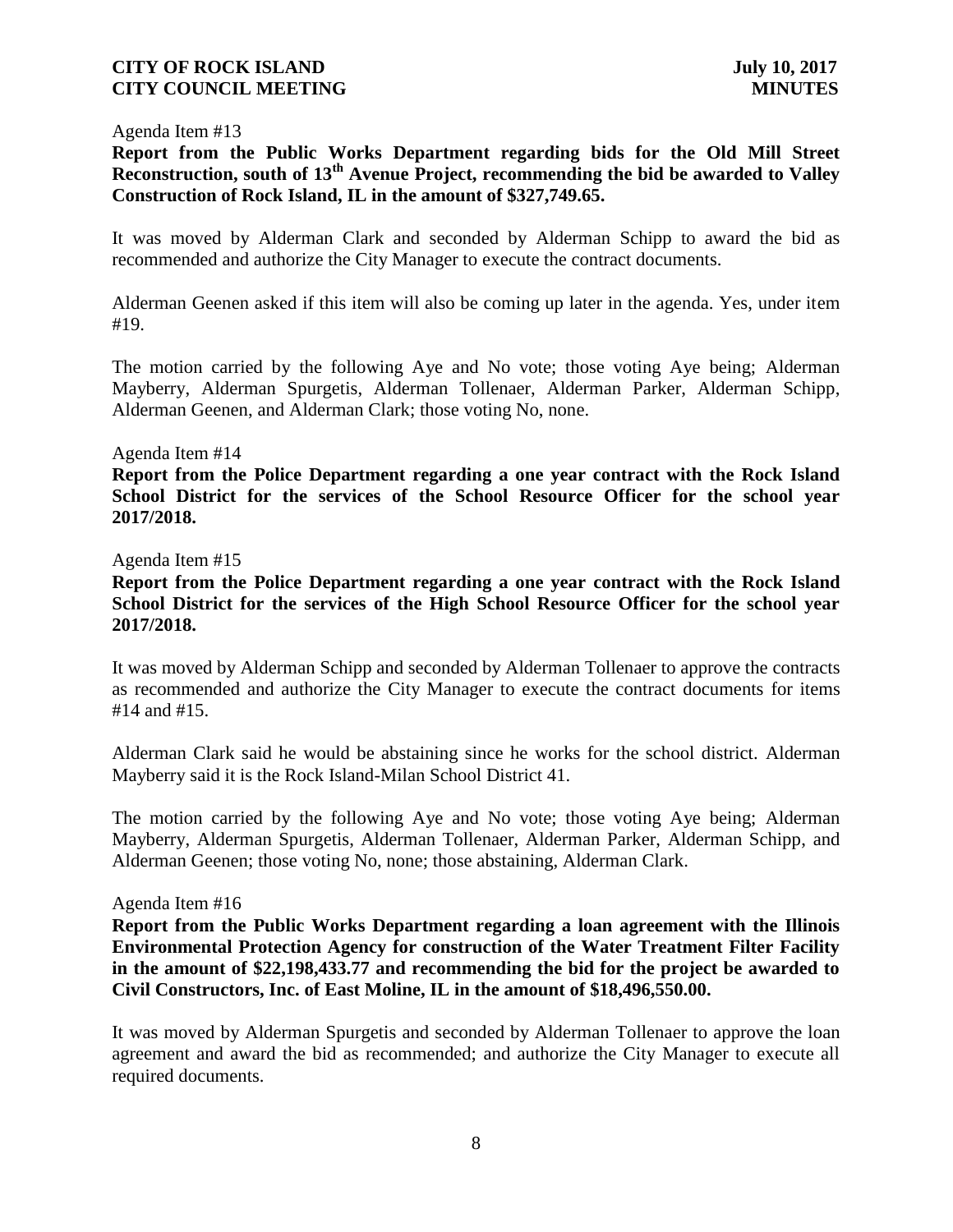Alderman Spurgetis commented that 1.64% is a good interest rate for a twenty year loan.

The motion carried by the following Aye and No vote; those voting Aye being; Alderman Mayberry, Alderman Spurgetis, Alderman Tollenaer, Alderman Parker, Alderman Schipp, Alderman Geenen, and Alderman Clark; those voting No, none.

### Agenda Item #17

**Report from the Public Works Department regarding a loan agreement with the Illinois Environmental Protection Agency for construction of the Relocation of Outfall 007 and Separation of Outfall 006 Basin Projects in the amount of \$8,368,015.79 and recommending the bids be awarded to General Constructors, Inc. of Bettendorf, IA for the CSO007 Project in the amount of \$5,392,890.00 and to Langman Construction, Inc. of Rock Island, IL for the CSO006 Project in the amount of \$2,731,397.17.**

It was moved by Alderman Schipp and seconded by Alderman Parker to approve the loan agreement and award the bids as recommended; and authorize the City Manager to execute all required documents. The motion carried by the following Aye and No vote; those voting Aye being; Alderman Mayberry, Alderman Spurgetis, Alderman Tollenaer, Alderman Parker, Alderman Schipp, Alderman Geenen, and Alderman Clark; those voting No, none.

#### Agenda Item #18

**Report from the Public Works Department regarding a contract amendment to the agreement with Symbiont of Milwaukee, WI for additional engineering services related to construction inspection services for the Relocation of Outfall 007 and Separation of Outfall 006 Basin Projects in the amount of \$465,300.00.**

It was moved by Alderman Schipp and seconded by Alderman Clark to approve the contract amendment as recommended and authorize the City Manager to execute the contract documents.

Alderman Tollenaer moved and Alderman Mayberry seconded to table the item until after the goal setting sessions are finished.

Alderman Tollenaer said it was a non-debatable motion. City Attorney Dave Morrison explained that first the vote must be on whether or not to table the item.

The motion to table the item failed by the following Aye and No vote; those voting Aye being; Alderman Mayberry, Alderman Spurgetis, Alderman Tollenaer; those voting No; Alderman Parker, Alderman Schipp, Alderman Geenen, and Alderman Clark.

Discussion followed. Alderman Schipp asked Public Works Director Larry Cook for clarification regarding item #18 and item #17; does it make sense to not approve the contract amendment, but still proceed with the construction project? Mr. Cook said the two items go hand in hand; you can't proceed with the construction projects if item #18 is not approved. Mr. Cook also said there is a USEPA deadline of March 18, 2018 for completion of the projects. Alderman Parker asked Alderman Tollenaer why he wanted to table it. Alderman Tollenaer responded that it is a half million dollar project for extra engineering going to Wisconsin when there are engineering firms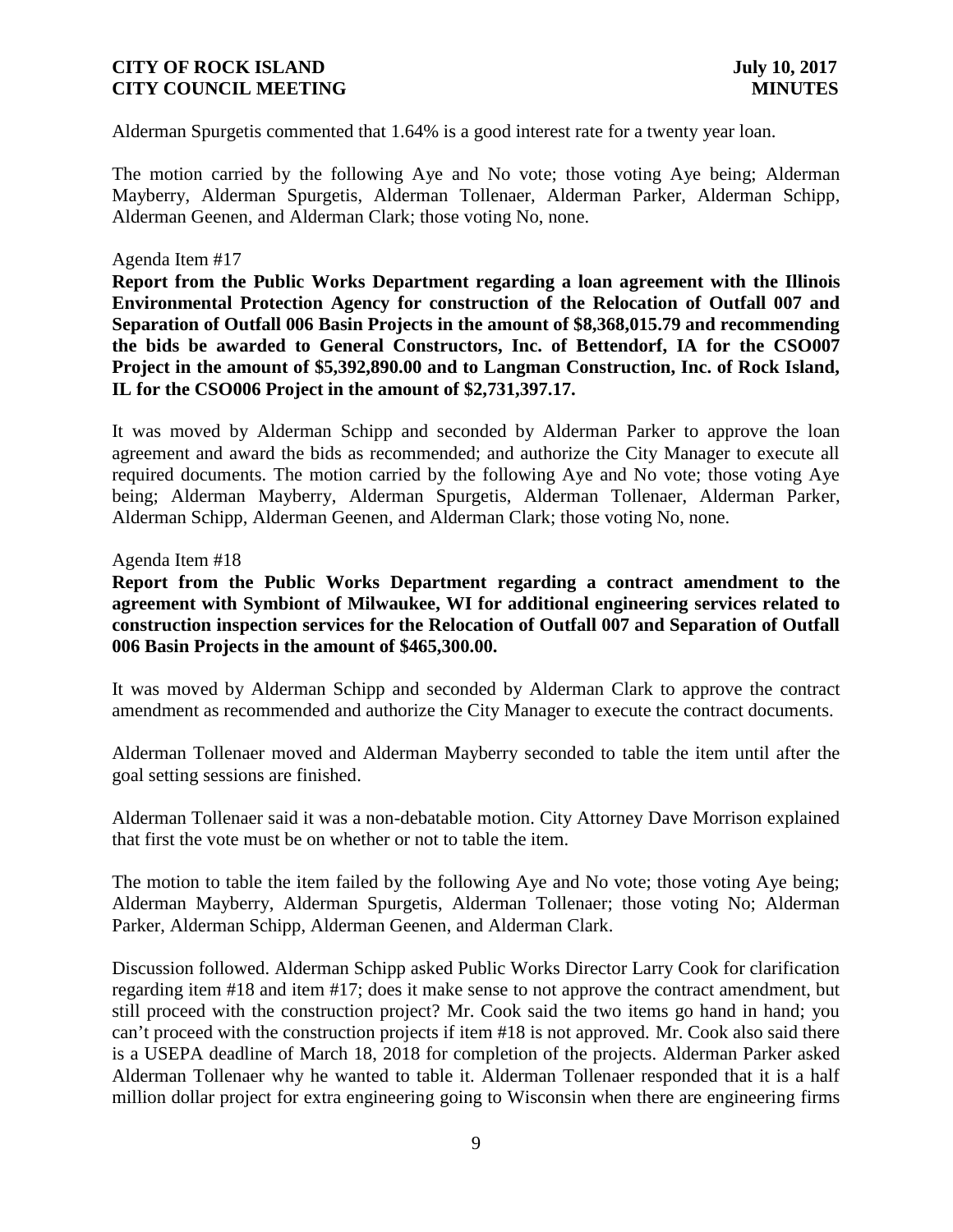such as IMEG (they just purchased Missman Engineering) right in Rock Island. The money should be spent in Rock Island. Alderman Tollenaer thinks the policy should be part of the goal setting discussion. Alderman Parker asked if the project was bid out. Mr. Cook responded that Symbiont has had the contract for the Long Term Control Plan since the inception of it in 1998. Alderman Tollenaer disagreed and said that it is not part of the Long Term Control Plan. Alderman Geenen said this is an amendment to the 2014 contract. Mayor Thoms agrees that Rock Island contractors should be discussed at another time.

The original motion carried by the following Aye and No vote; those voting Aye being; Alderman Spurgetis, Alderman Parker, Alderman Schipp, Alderman Geenen, and Alderman Clark; those voting No; Alderman Mayberry and Alderman Tollenaer.

Alderman Mayberry said IMEG and Missman are in the second ward. The City should be spending Rock Island money in Rock Island as much as possible. He hopes that IMEG grows even bigger with their purchase of Missman.

### Agenda Item #19

# **Report from the Community and Economic Development Department regarding allocation of HUD-CDBG funds in the amount of \$370,000.00 for the Old Mill Street Reconstruction Project.**

It was moved by Alderman Clark and seconded by Alderman Schipp to approve the funding allocation as recommended. The motion carried by the following Aye and No vote; those voting Aye being; Alderman Mayberry, Alderman Spurgetis, Alderman Tollenaer, Alderman Parker, Alderman Schipp, Alderman Geenen, and Alderman Clark; those voting No, none.

#### Agenda Item #20

# **Report from the Finance Department regarding pension assumption changes for the Firefighters Pension Fund and the Police Pension Fund.**

It was moved by Alderman Spurgetis and seconded by Alderman Tollenaer to approve the pension assumption changes as recommended.

Alderman Schipp asked if the Fire Chief and the Police Chief had been briefed on the matter and were they supportive of the changes. Fire Chief Yerkey said the union has more of a stake in the changes, but he has not heard anything from them about it. Police Chief VenHuizen said he has not been briefed by the local pension board on the issue, but he trusts they would vote for the best interest of the retirees and police department employees.

The motion carried by the following Aye and No vote; those voting Aye being; Alderman Mayberry, Alderman Spurgetis, Alderman Tollenaer, Alderman Parker, Alderman Schipp, Alderman Geenen, and Alderman Clark; those voting No, none.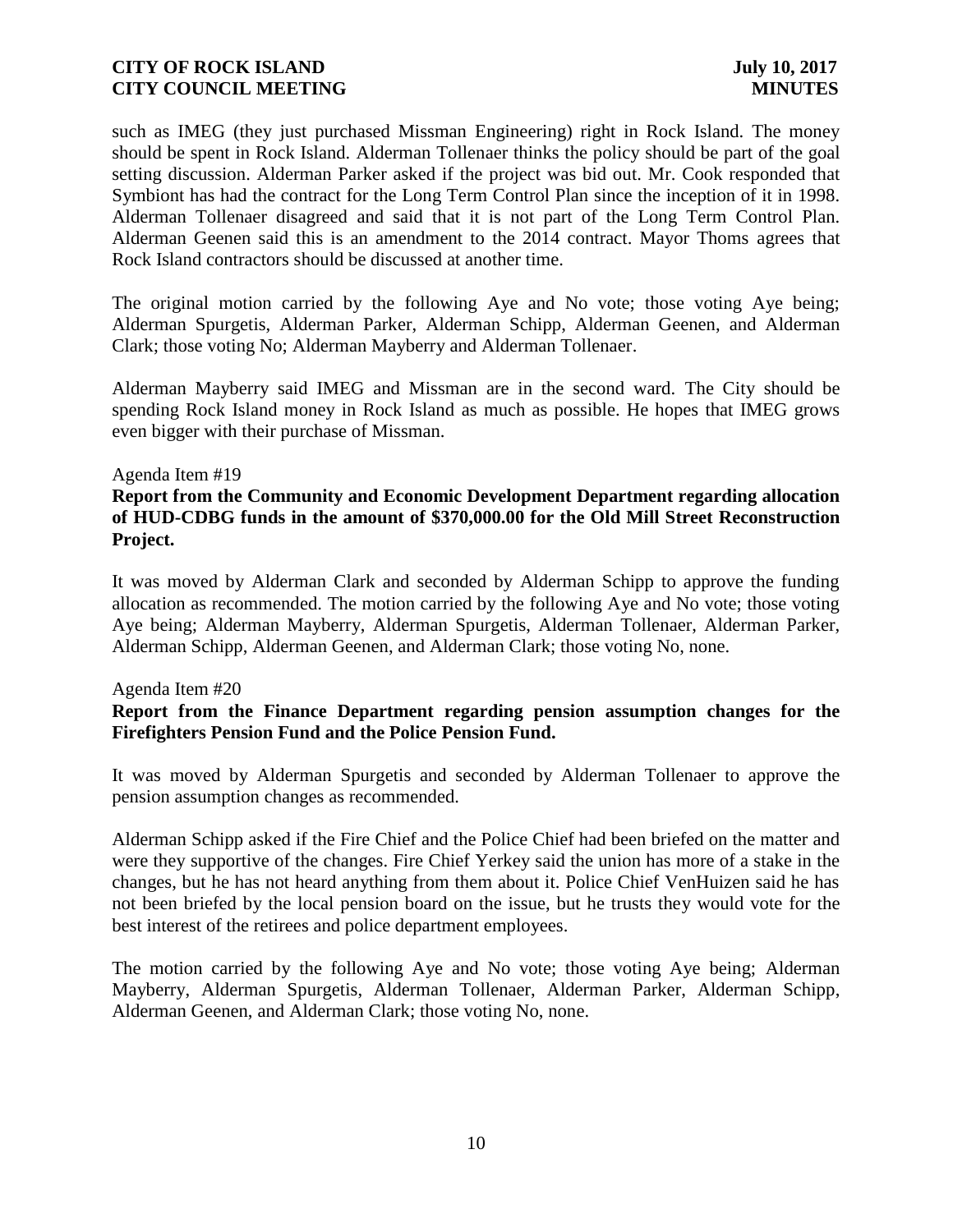### Agenda Item #21

**Report from the Finance Department regarding an adjustment to the CY 2017 budget recommending increasing the Community Development Block Grant Fund (242) budget by \$247,484.00.**

It was moved by Alderman Schipp and seconded by Alderman Clark to approve the budget adjustment as recommended.

Alderman Spurgetis said he asked the Finance and Community and Economic Development Departments why two items didn't get a budget increase like the other categories. He stated they would be getting back to him with the information.

The motion carried by the following Aye and No vote; those voting Aye being; Alderman Mayberry, Alderman Spurgetis, Alderman Tollenaer, Alderman Parker, Alderman Schipp, Alderman Geenen, and Alderman Clark; those voting No, none.

### Agenda Item #22

**Report from the City Clerk regarding requests from Anthony Sconyers on behalf of the Quad Cities Jazz & Heritage Festival, Ltd. for a street closing at 9th Street between 5th Avenue and 7th Avenue and sound amplification for the annual Bill Bell Jazz and Heritage Festival to be held on Friday, August 18 and Saturday, August 19 from 11:00 a.m. to 10:00 p.m. at the Martin Luther King Jr. Park at 601 9th Street.**

It was moved by Alderman Clark and seconded by Alderman Mayberry to approve the street closing and sound amplification requests as recommended.

Alderman Spurgetis said it is good music and excellent food. He noted the applicants were from East Moline and Colona and bringing their event to Rock Island which he thinks is wonderful. Alderman Clark said it is a wonderful event and hopes everyone will be able to attend.

The motion carried by the following Aye and No vote; those voting Aye being; Alderman Mayberry, Alderman Spurgetis, Alderman Tollenaer, Alderman Parker, Alderman Schipp, Alderman Geenen, and Alderman Clark; those voting No, none.

#### Agenda Item #23

**Report from the City Clerk regarding a Plaza Activity/Event application from The Daiquiri Factory requesting to hold an outdoor event, "Rock the District," including concerts on the Plaza stage on Friday, August 18 and Saturday, August 19 from 6:00 p.m. to 12:30 a.m. with sound amplification; and the consumption of alcohol in the fenced-in area.**

It was moved by Alderman Schipp and seconded by Alderman Tollenaer to approve the event and requests as recommended, subject to complying with all Plaza and liquor license regulations, and subject to being closed down early if complaints are received.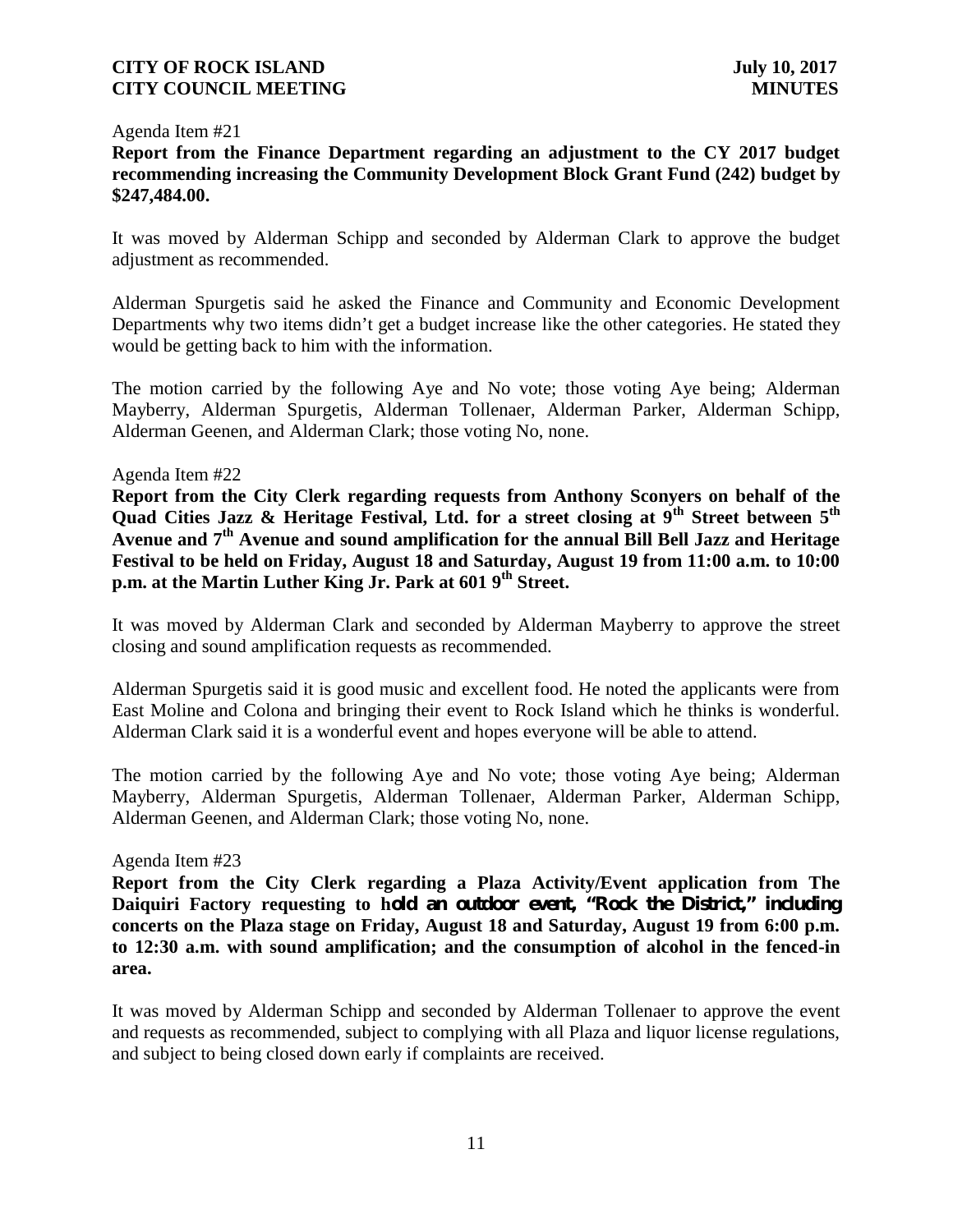Alderman Spurgetis said the streets will not be closed for this event.

The motion carried by the following Aye and No vote; those voting Aye being; Alderman Mayberry, Alderman Spurgetis, Alderman Tollenaer, Alderman Parker, Alderman Schipp, Alderman Geenen, and Alderman Clark; those voting No, none.

### Agenda Item #24

# **Report from the City Clerk regarding a Sound Amplification Permit application from First Baptist Church for Saturday, July 15, 2017 from noon to 2:30 p.m. for an event at 3020 30th Street.**

It was moved by Alderman Spurgetis and seconded by Alderman Tollenaer to approve the sound amplification permit as recommended. The motion carried by the following Aye and No vote; those voting Aye being; Alderman Mayberry, Alderman Spurgetis, Alderman Tollenaer, Alderman Parker, Alderman Schipp, Alderman Geenen, and Alderman Clark; those voting No, none.

### Agenda Item #25 **Other Business**

Alderman Tollenaer thanked Mayor Thoms for his kind words about Alderman Austin. Alderman Tollenaer said he served with Mr. Austin for ten years. Alderman Austin was and is Mr. Rock Island. He was a numbers guy, always prepared and impressive as an educator, a mentor and a rock solid Rock Islander. Alderman Tollenaer has memories of Chuck Austin's former students and their stories of how he taught them and helped them work through formulas. Alderman Tollenaer will miss him walking down  $29<sup>th</sup>$  Avenue. Alderman Tollenaer's thoughts are for his family and his lovely wife Ann. Alderman Mayberry said Mr. Austin was an Illinois High School Association official and he was always fair in those duties and in his Council duties. Alderman Schipp said he served with Alderman Austin for two years and called him a gentle statesman. Alderman Geenen said the residents of the seventh ward will miss Chuck Austin. Alderman Austin was very attentive to his constituents.

Alderman Mayberry reported that on July 24, the Council will vote to add three non-residents to the Martin Luther King Center board. He recommends that there be a community meeting before July 24 to get their input. Mayor Thoms said having such a meeting would be up to the King Center board. Alderman Clark who serves on the King Center board said they could discuss it at their meeting on Wednesday, July 12.

Resident Jim Brandmeyer of 2324 29½ Street asked Council to consider creating off-street parking on 14<sup>th</sup> Avenue. There are many businesses at 14<sup>th</sup> Avenue and 30<sup>th</sup> Street and 38<sup>th</sup> Street that generate a lot of sales tax. He suggested tearing down the vacant old Ritz Theater/Apartments building on 14<sup>th</sup> Avenue. Alderman Schipp said he was approached by Mr. Mulkey's son and Alderman Schipp has reached out to the Community and Economic Development Director. Alderman Schipp thinks it's a great idea.